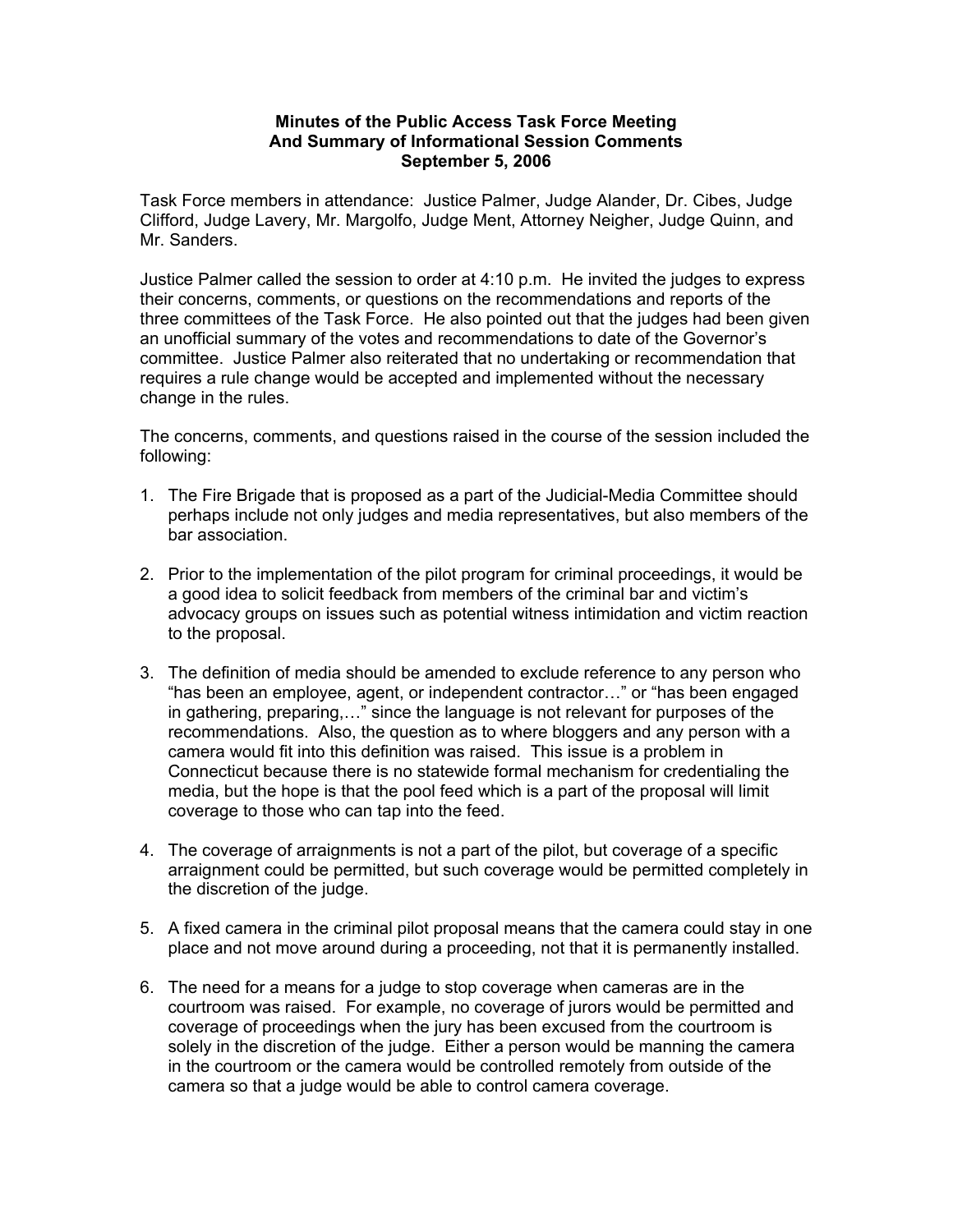Minutes of Meetings and Summary of Information Session Comments September 5, 2006 Page 2 of 4

- 7. A question was asked about the impact of cameras in a courtroom on Judicial Branch staff. That question will be addressed.
- 8. A discussion ensued about whether the court would have to provide representation for a witness or a victim if they object to electronic media coverage of a proceeding in which they are involved. In theory, in a criminal case, a prosecutor would almost invariably assist the witness in this kind of situation, but in practice that might not be so. An individual could be afraid of being televised for legitimate safety and privacy concerns, and the courts have an obligation to protect these witnesses and victims.
- 9. An extensive discussion of the recommendation regarding competency evaluations ensued. The recommendation is that a competency evaluation would be filed under seal and would be automatically unsealed upon use by the court. Concern was expressed about the involuntary nature of these evaluations in many cases, the tremendous amount of personal and psychiatric information in these evaluations, the potential privacy issues for others outside of the defendant, the possibility of this information's being copied and circulated among inmates, and the fact that not all information contained in these evaluations is relevant to the issue of competency. A comparison was made between these evaluations and the Presentence Investigation Reports, which will remain sealed. The suggestion was made that the presumption should be that the evaluation would not be disclosed except to the extent that the judge relies on it. It was also suggested that disclosure should be limited to those items relied upon by the court in making its finding of competency or no competency or to information placed on the record in open court by a party. Alternatively, the judge could articulate on the record the information upon which he or she relies, and release only those portions of the report that are relevant. The committee, although aware of these concerns, said that sealing the entire report is overbroad. The concerns expressed could be addressed by a judge's order to seal the report or portions of the report as necessary.
- 10. An extensive discussion ensued regarding the recommendation on handling of police reports in connection with findings of probable cause or no probable cause. Issues raised included the applicability of this recommendation to weekend probable cause hearings, the practical problems of redacting the identifying information about witnesses, complainants, and victims contained in police reports if they are to be retained in a court file, the inconsistency in the information contained in these reports, the possibility that it would be more difficult to obtain information from people if these reports are kept in a court file, the benefit of keeping all police reports to have a check of some kind on police departments, and the inherent unfairness in keeping a police report that contains rumor, innuendo, scurrilous allegations, and no basis for probable cause. Suggestions were made including: upon a finding of probable cause based on a police report, the report would be retained in the court file and subject to sealing or redacting; upon a finding of no probable cause, the police report could be retained in the file under seal; upon a finding of no probable cause, the report should be returned to the prosecutor; or the judge could state on the record the reasons that support a finding of probable cause, rather than making the police report public; police reports should be revised so that the sensitive information that is not needed for a finding of probable cause would not be included; or the judge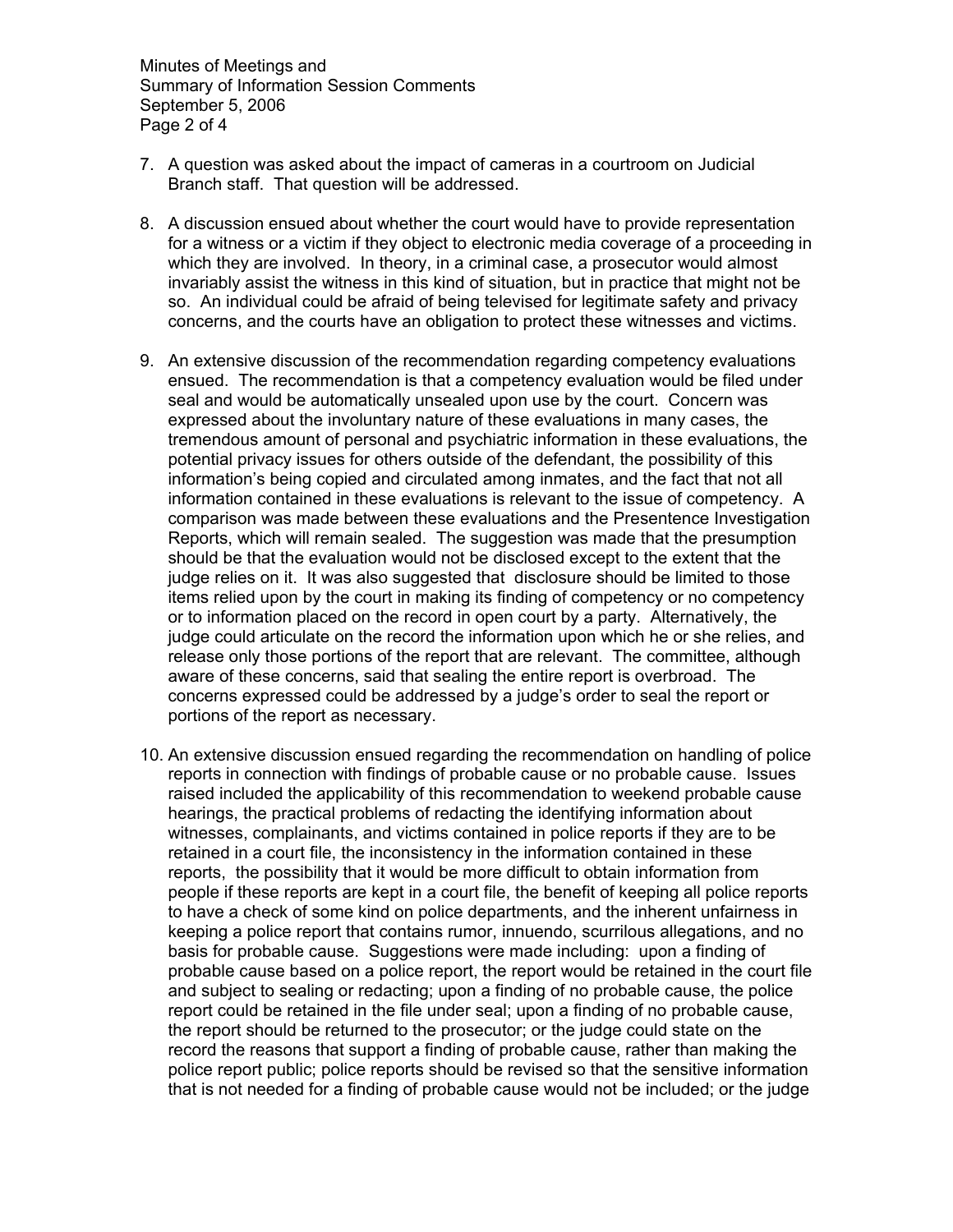Minutes of Meetings and Summary of Information Session Comments September 5, 2006 Page 3 of 4

could seal only portions of the police report in accordance with the current rules of practice.

- 11. A question was raised with respect to P.B. § 42-49A which would permit a judge on his or her own motion to seal a file or a pleading, without a written motion or hearing. Shouldn't a judge also have to state reasons on the record as to why sealing is necessary? The committee had reviewed the sections on sealing and did not recommend changes because the provisions seemed to be working effectively.
- 12. An extensive discussion ensued on the recommendation on erased records. Several judges expressed concern about the defendants in cases that result in not guilty verdicts, pardons, nolles, and dismissals. The committee said that the intent of the recommendation was both to provide the public with information regarding the disposition of a case, and to benefit the defendants who might experience repercussions from the availability of information regarding the arrest, but no information regarding the favorable disposition of a case. The suggestion that providing the defendant the option of having the disposition information available was made, but that option continues the fallacy that erased records are unavailable and does not serve the public's right to know. The point was made that the proceedings that result in these dispositions of not guilty or dismissal are all open to the public and the press. Also, the legislature has set forth a strong public policy protecting defendants with respect to erased records, and the values implicit in this policy are so important. Perhaps before changing the policy, it would be a good idea to determine by means of a study if any of these values have had a real social impact.
- 13. Concern was also expressed regarding the recommendation on unsealing of case files in which a defendant has applied for a pretrial alcohol, drug education, or school violence program. The argument was made that providing such information online seems to defeat the goal of rehabilitation inherent in these programs. Also, often a defendant opts for the program because they cannot afford to go to trial. Making these types of pretrial diversion programs open will impact on these people unfairly. The point of the recommendation is to try to protect people who have been falsely accused, not to make the information available for social voyeurs. In general, the legislature has established a public policy in connection with these pretrial diversionary programs, and this recommendation seems to fly in the face of that public policy. However, one of the things that prompted the committee to look at these programs is that there appears to be a difference in how some programs are treated. Some are sealed upon application; some are sealed only when the program is completed. The public policy, therefore, does not seem to be consistent. Regardless of what the recommendation ultimately is with respect to these programs, there was recognition of the idea that any change should be prospective in nature and not retroactive. To do otherwise would be a violation of innumerable rights of those who had opted for the programs in the past.
- 14. Although there has been no recommendation regarding the status of family financial affidavits, there was a discussion of those pleadings. Background on the implementation of the current rule, which seals these affidavits upon filing and allows them to remain sealed unless there is a contested financial matter, was passed by the judges several years ago, after years of these affidavits being open in the file. At